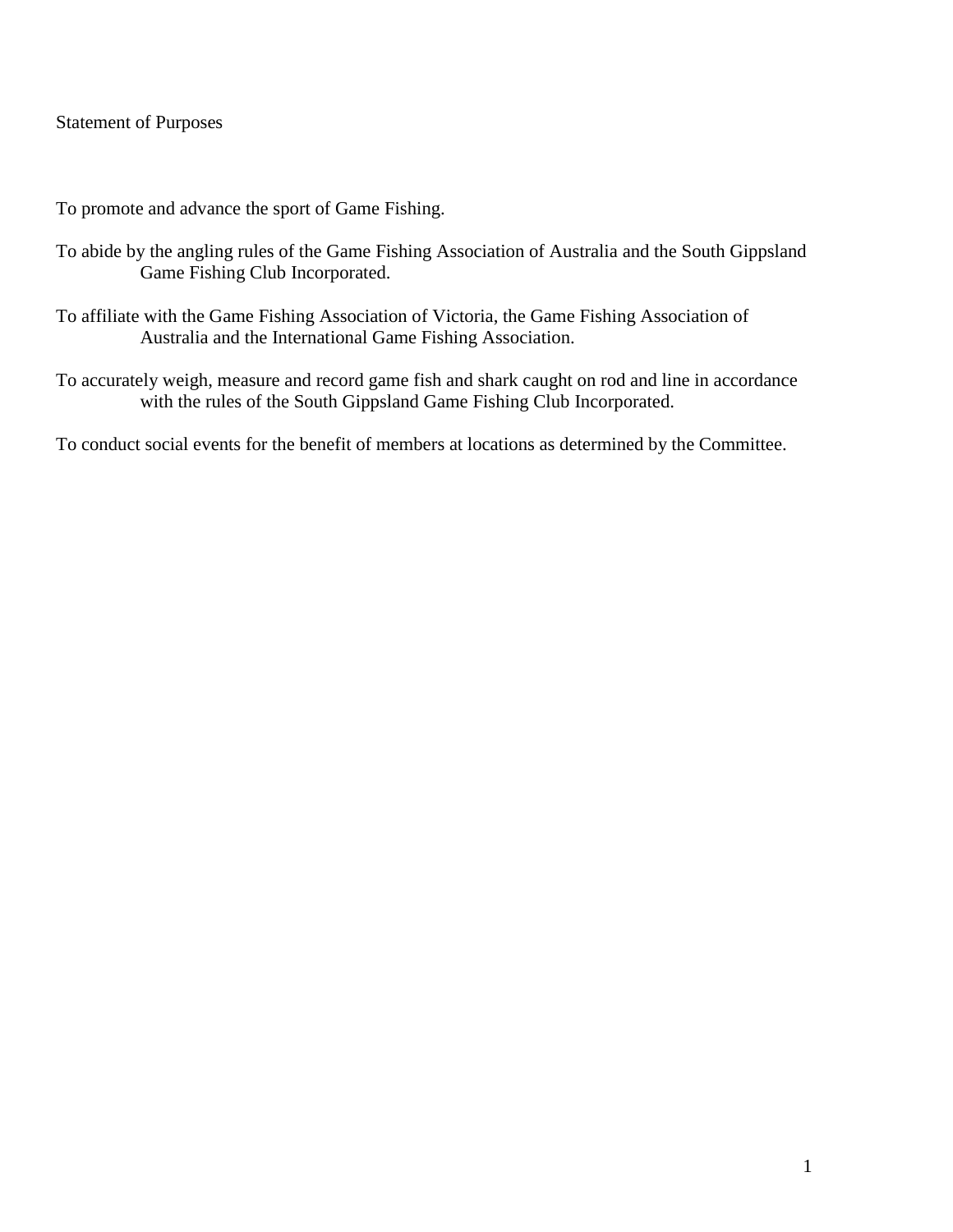### **MODEL RULES FOR AND INCORPORATED ASSOCIATION**

- **1** The name of the Incorporation Association is the South Gippsland Game Fishing Club Incorporated (in these rules called "The Association ")
	- $(1)$  In these rules, unless contrary intention appears
		- "Committee" means the committee on management of the Association.
		- "Financial year" mean that year ending on  $30<sup>th</sup>$  of June.
		- "General meeting" means a general meeting of members convened in accordance with rule 13.
		- "Member" means a member of the Association.
		- "Ordinary member of the committee" means a member of the committee who is not an Executive of the Association under rule 21.
		- "The Act" means the Association Incorporation Act 1981.
		- "The regulations" means regulations under the act.
	- (2) In these rules a reference to the secretary of the Association is a reference
		- (a) Where a person holds office under these rules as Secretary of the Association to that person; and
		- (b) In any other case, to the public officer of the Association.
	- (3) Words or expressions contained in these rules shall be interpreted in accordance with the provision of the Interpretation Act 1958 and the act as force from time to time.

#### **Membership**

**2** 

- **3** (1) The general body of members of the club shall consist of Life Members, Ordinary Members, Junior members, Small Fry Members and Honorary Club appointed Members.
	- (2) Life members any Ordinary Members of whom the Committee shall recommend may be elected a Life Member of the club by a two-thirds majority of the members present and entitled to vote at a General Meeting. Any such life member so elected shall thereafter be relieved of payment of any subscription annual or otherwise. An honorary life member shall have all the rights and privileges of an ordinary member.
		- (a) Nominations for Life Membership should have a minimum of 15 years service to the Association unless there are extenuating circumstances where the Committee may overlook the minimum term.
	- (3) Ordinary members shall be persons who when nominated and elected as provided in these rules and on payment of the entrance fee and or annual subscription become entitled to all the privileges of membership.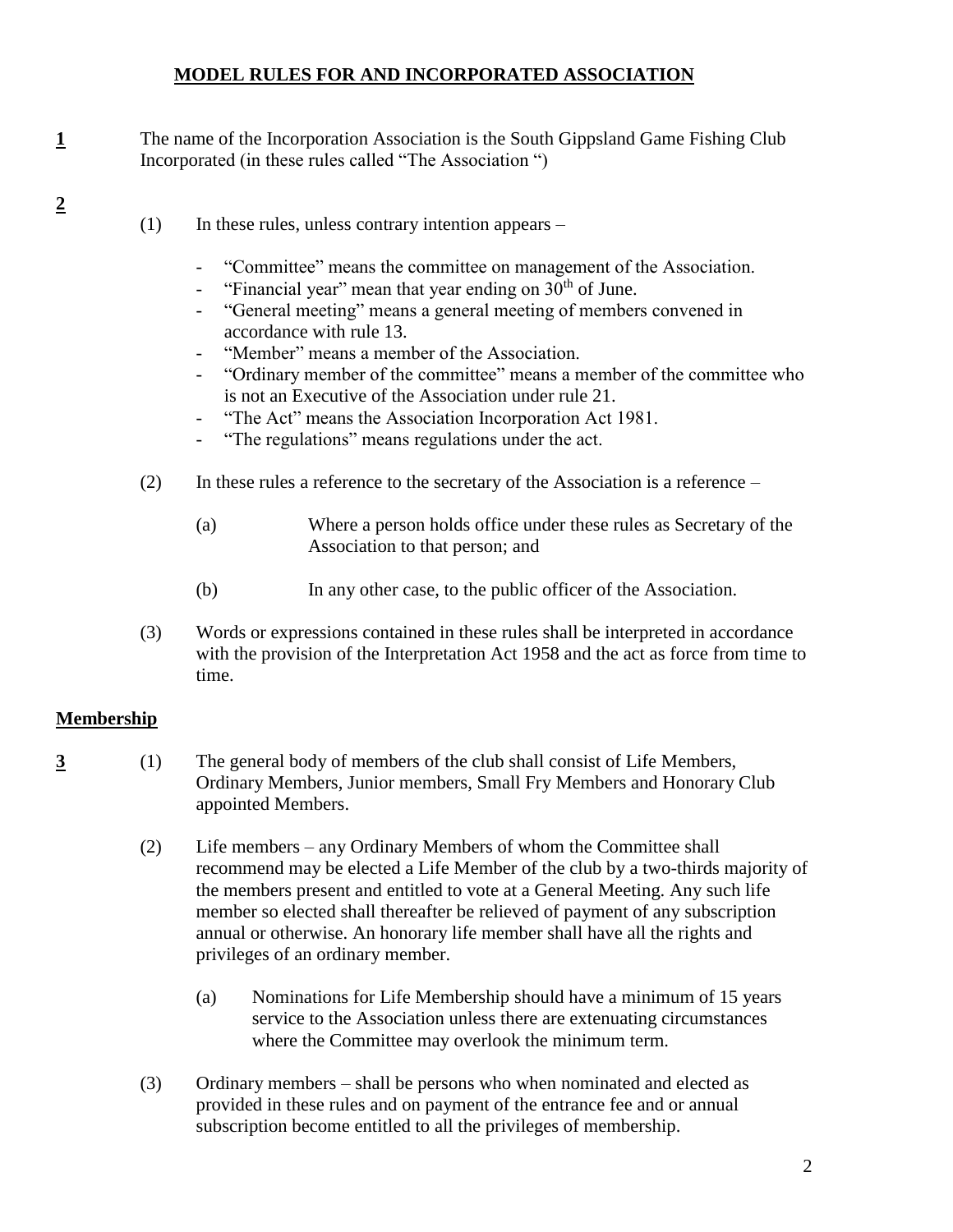- (4) Junior and Small Fry members Age of who will be in accordance with the GFAA as indicated in the GFFA hand book, who when nominated in these rules and on payment of entrance fee and or annual subscription become entitled to all privileges of membership.
- (5) Honorary members honorary club appointed members shall be persons who the committee has recommended and will be elected honorary members by a two thirds majority of the members present and entitled to vote at a general meeting.
- (6) No honorary club appointed member or unfinancial member or visiting member of another club shall be eligible to vote, hold office or receive trophies in the South Gippsland Game Fishing Club.
- (7) A Nomination of a person for membership of the Association
	- (a) Shall be made in writing in the form set out in Appendix A
	- (b) Shall be lodged with the Secretary of the Association accompanied with the appropriate fees.
- (8) As soon as a practicable after the receipt of a nomination, the Secretary shall refer the nomination to the Committee.
- (9) Upon a nomination being referred to the Committee, the Committee shall determine whether to approve or reject the nomination.
- (10) If the nomination is rejected by committee the Secretary within 7 days of the meeting shall in writing by registered post inform the nominee of the decision outlining the reason for the rejection and returning all appropriate fees.
	- (a) The Secretary will also outline in the letter the nominee's right of appeal Under rule 7.3
- (11) If there is no objection to the nomination and all appropriate fees have been paid the Secretary shall enter the nominees name in a register and that person becomes a member of the Association.
- (12) A right, privilege or obligation of a person by reason of his member of the Association –
	- (a) Is not capable of being transferred of transmitted to another person:
	- (b) Terminates upon the cessation of the membership whether by death or resignation or otherwise.
	- (c) Entrance fee annual subscription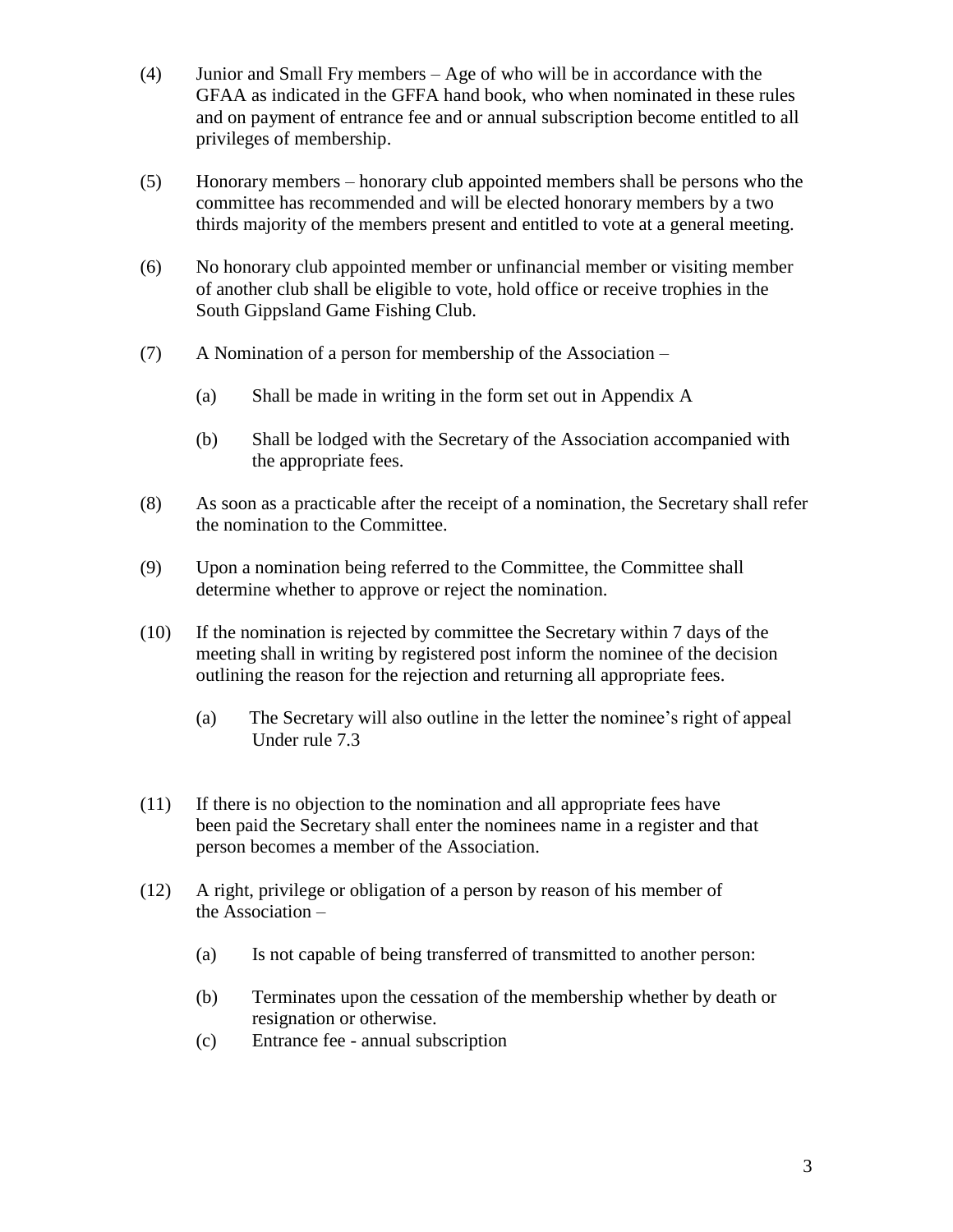- **4** (a) All annual subscription shall become due to payable on the first day of July in each year.
	- (b) The amount of the entrance fee and the annual subscription payable in respect of each class of membership shall be as determined from time to time by the Committee of the Association and approved at the general meeting.

#### **Register of members**

**5** The Secretary shall keep and maintain a register of members in which shall be entered the full name, address and date of the name of each member and the register shall be available for inspection by members at the address of the public officer.

#### **Registration of a member**

- **6** (1) A member of the Association who has paid all money due and payable by him to the association may resign from the Association by first giving one months notice in writing to the secretary of his intention to resign and upon the expiration of the period of notice, the member shall cease to be a member.
	- (2) Upon the expiration of the notice given under sub-clause (1), the Secretary shall make in the register of member an entry recording the dates on which the member whom the notice was given, ceased to be a member.

#### **Expulsion, suspension or fining of members**

- **7** (1) Subject to these rules, the Committee may by resolution and a 2/3 majority of the total number of the Committee Members
	- (a) Expel a member from the Association:
	- (b) Suspend a member from membership of the Association from a specified period.
	- (c) Fine a member in accordance with the regulations if the committee is of the opinion that the member
	- (d) Has refused or neglected to comply with these rules
	- (e) Has been guilty of conduct unbecoming a member or prejudicial to the interest of the association.
	- (f) Reject a membership application.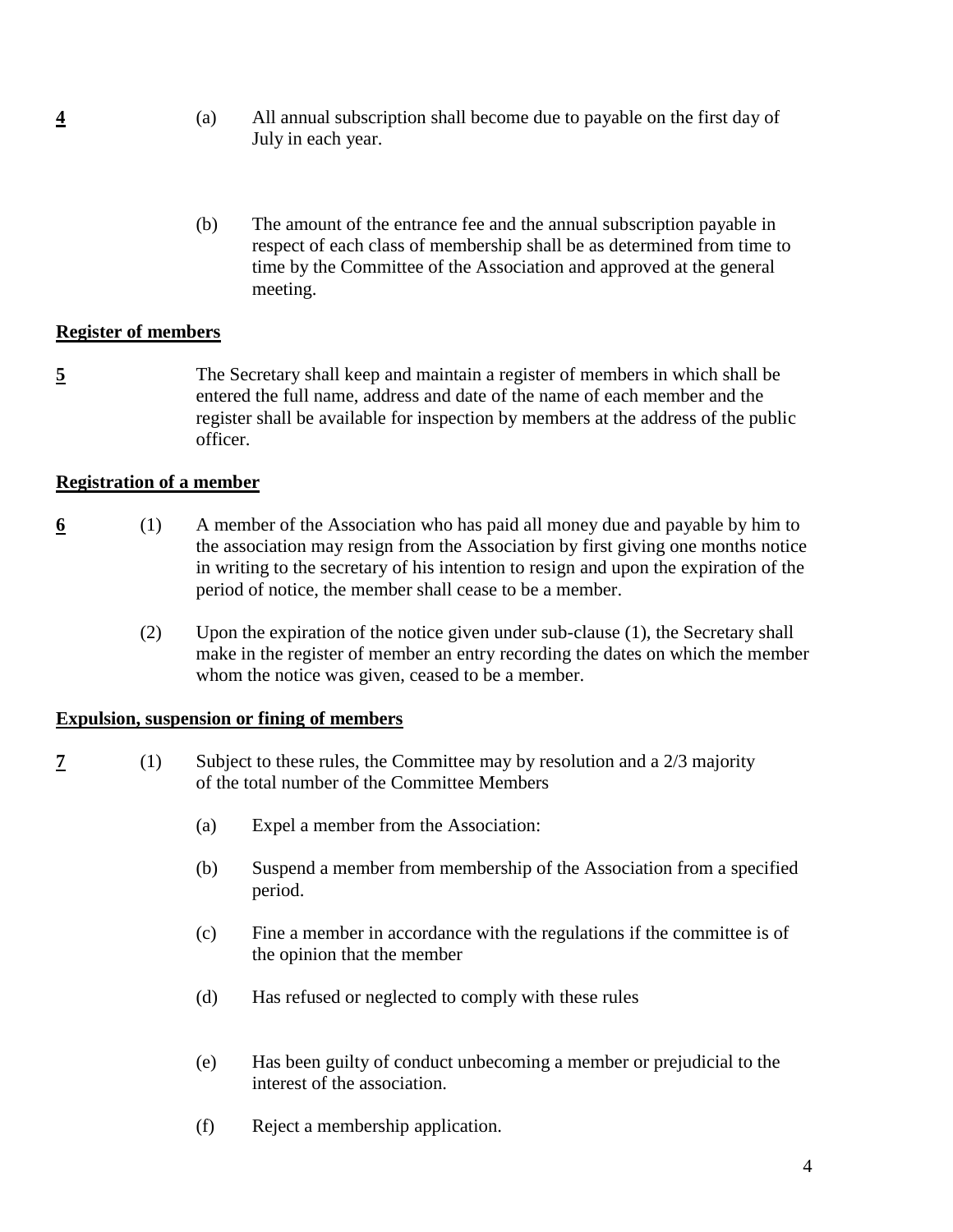- (2) A resolution of the committee under sub-clause (1)
	- (a) Does not take effect unless the committee, at a meeting held not earlier then 14 and not later than 28 days after the service on the member of a notice under sub-clause (3) confirms the resolution in accordance with this clause and:
	- (b) Where the member exercises a right of appeal to the association under this clause does not take effect unless the association confirms the resolution in accordance with the clause.
- (3) Where the Committee passes a resolution under sub-clause (1), the Secretary shall, as soon as practicable, cause to be served on the member a notice in writing by registered mail-
	- (a) Setting out the resolution of the committee and the ground on which it is based:
	- (b) Stating that the member may address the Committee at a Committee meeting to be held not earlier than 14 and no later that 28 days after the service of the notice:
	- (c) Stating the date, place and time of that Committee meeting:
	- (d) Informing the member that he may do one or more of the following:
	- (i) Attend that meeting:
	- (ii) Not less than 48hrs before the next scheduled Committee meeting and in writing and by registered post gives notice to the Secretary that they wish to appeal the Committee resolution.
	- (iii) The letter must contain detailed reason for appeal and will be heard by the Committee under rule 7.4. Failure to appear at this meeting without first giving notice will be an automatic rejection of this appeal and no further correspondence will be entered into.
- (4) At a meeting of the committee held in accordance with the sub-clause (2) the committee –
	- (a) Shall give to the member an opportunity to be heard:
	- (b) Shall give due consideration to any written statement submitted by the member: and
	- (c) Shall by resolution determine whether to confirm or revoke the resolution by a 2/3 majority vote of the total Committee Members
- (5) Any member may after exhausting all avenues of appeal under rule 7.4 may in writing by registered mail to the Secretary no latter than 72hrs after said meeting request the Committee convene a meeting of an independent appeal board under rule 7.6 at a time convenient to the appeal board members. The notice of appeal must also contain a \$500.00 bond.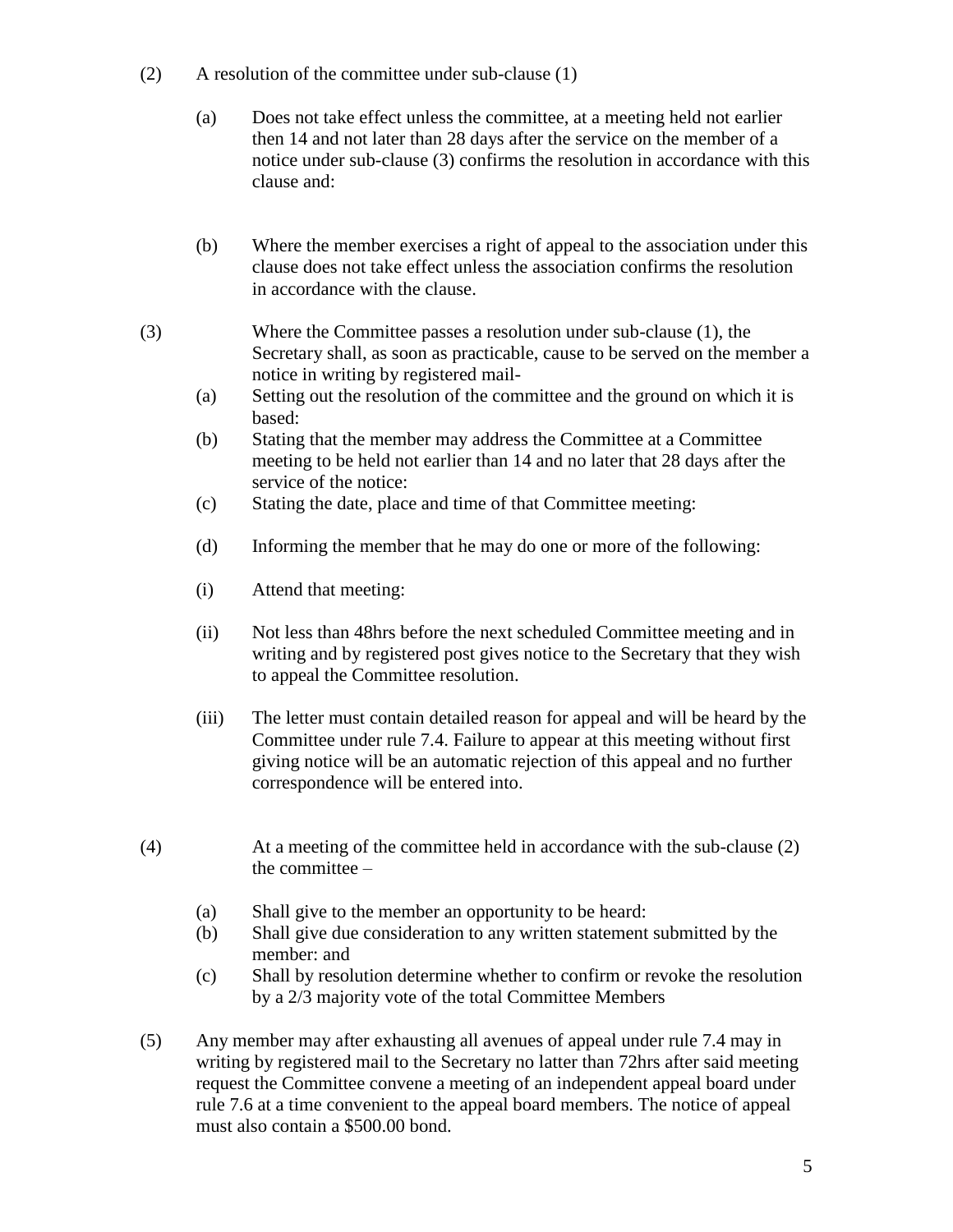#### **Independent Appeals Board**

- (6) This board is to be made up of local members of the community, police, headmaster of local school, justice of the peace, recognized professional members of the community and may also contain 1 life member of the Association.
	- (a) The board must contain a minimum of 3 members and a maximum of 5
	- (b) The meeting for the appeal shall be at a time and place convenient to the members of the board and must be attended by the President of the Association and the member requesting the appeal
	- (c) If the appeals board upholds the decision of the committee, the \$500.00 bond shall be used to cover any expenses incurred by such meeting. If the appeal board finds in favor of the appeal, the member shall be refunded the \$500.00 bond and any expenses directly incurred by such meeting shall be borne by the committee.
	- (d) The business conducted at this meeting will be noted by a member present and will be forwarded to the Association Secretary. Any decision made at this meeting will be final and no other discussion or correspondence will be entered into.

# **Annual General Meeting**

- (1) The Association shall in each calendar year convene an Annual General Meeting of its members.
- (2) That Annual Meeting shall be held on such day as the Committee determines.
	- (a) The chairperson shall be as directed in rule 14
- (3) The Annual General Meeting shall be specified as such in the notice convening it.
- (4) The ordinary business of the Annual General Meeting shall be
	- (a) To confirm the minutes of the last preceding Annual General Meeting and of any General Meeting held since that meeting.
	- (b) To receive from the committee reports upon the transactions of that association during the last preceding financial year:
	- (c) To elect Executive of the Association and the ordinary members of the Committee:
	- (d) To receive and consider the statement submitted by the Association in accordance with the section (30) (3) of the act.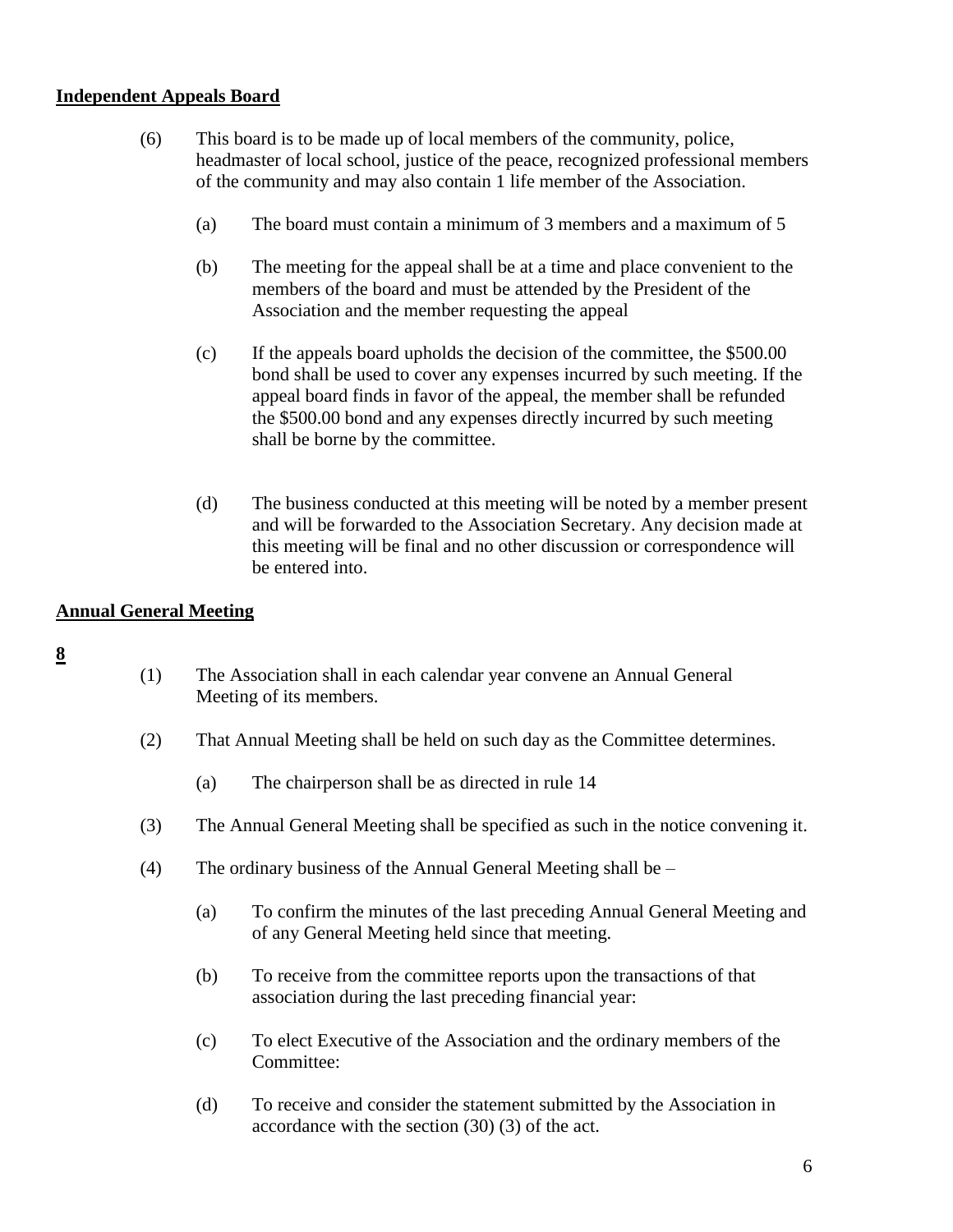- (5) The annual general meeting may transact special business of which notice is given in accordance with these rules.
- (6) The annual general meeting shall be addition to any other General Meeting that may be held in the same year.

### **Special General Meetings**

**9** All meetings of the members other than the Annual General Meeting shall be called Ordinary General Meetings or Special General Meetings

### **10**

- (1) The committee may, whenever it thinks fit, convene a special general meeting of the association and, where, but for this sub-clause more that 15 months would laps between annual general meetings, shall convene a special general meeting before the expiration of that period.
	- (a) The chairperson shall be as directed in rule 14
- (2) The committee shall, on the requisition in writing of member representing not less than 10% of the total number of members, convene a Special General Meeting of the Association.
- (3) The requisition for a Special General Meeting shall state the objectives of the meeting and shall be signed by the members making the requisition and be sent to the address of the Secretary by registered post and may consist of several documents in a like form, each signed by all of the member making the requisition.
- (4) If the committee does not cause a special general meeting to be held within one month after the date on which the requisition is sent to the address of the secretary, making the requisition or any of them may convene a Special General Meeting to be held not later than 3 months after that date.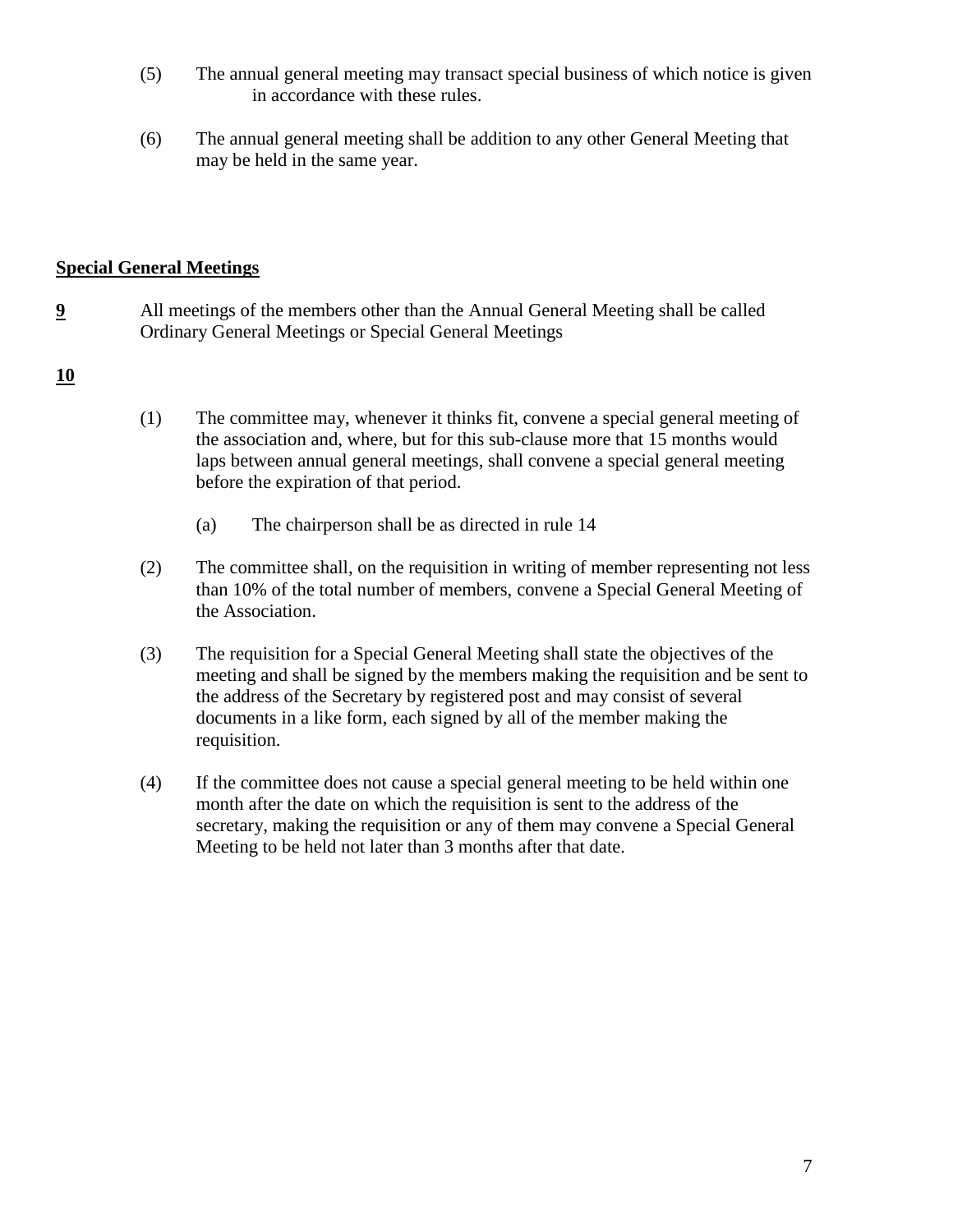### **Special General Meeting notice**

#### **11**

- (1) The secretary of the Association shall at least 14 days before the date fixed for holding a Special General Meeting of the Association cause to be sent to each member of the Association at his address appearing on the register of the members notice by prepaid post stating the place, date and time of the meeting and the nature of the business to be transacted at the meeting.
- (2) No business other than that set out in the notice convening the meeting shall be transacted at the meeting.

### **Procedure**

- **12**
- (1) All business that is transacted at a Special General Meeting and all business that is transacted at the Annual General Meeting with the exception of that specially referred to in these rules, as being the ordinary business of that Annual General Meeting shall be deemed to be special business.
- (2) No item of business shall be transacted at a Special General Meeting unless a quorum of members entitled under these rules to vote is present during the time when the meeting is considering that item.
- (3) 15 members personally present (being members entitled under theses rules to vote at a general meeting) constitute a quorum for the transaction of the business of a Special General Meeting.
- (4) If within half an hour after the appointed time for the commencement of a Special General Meeting, a quorum is not present, the meeting if convened upon the requisition of members shall be dissolved and in any other case shall stand adjourned to the same day in the next week at the same time and (unless another place is specified by the Chairman at the time of the adjournment or by written notice to members given before the day to which the meeting is adjourned) at the same place and if at the adjourned meeting the quorum is not present within half an hour after the time appointed for commencement the request for the meeting shall be considered lost and the members must then resubmit the requisition to the committee under rule 25.10

# **Ordinary General Meeting**

# **13**

13.1 – The committee will not less than 6 times per year convene an Ordinary General Meeting of the Association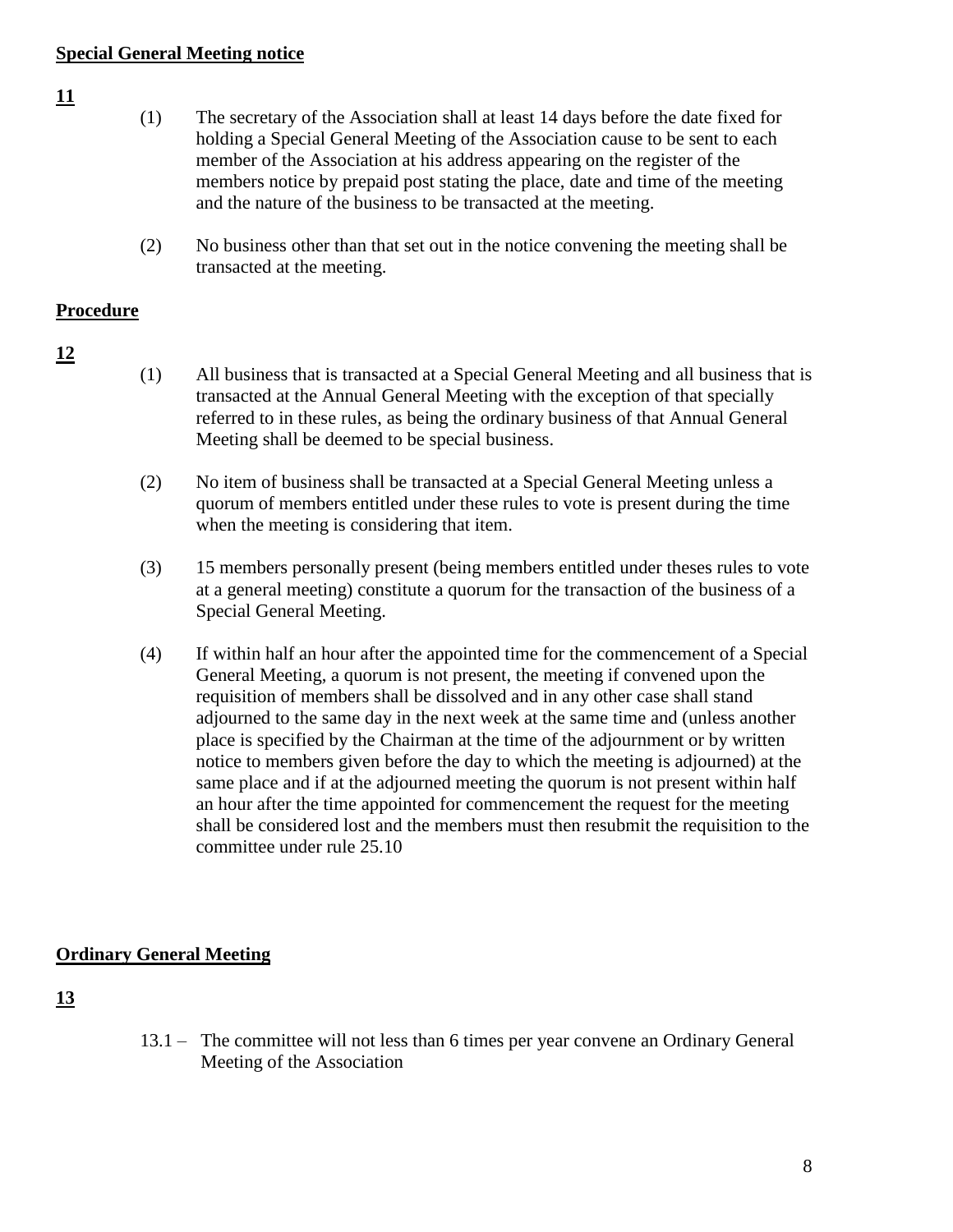- 13.1 (a) The Secretary will notify the members of an Ordinary General Meeting not less than 14 days before the date of the meeting by means of a calendar printed in the Association News Letter or the Associations Annual report
- 13.2 The chairperson shall be as directed in rule 14
- 13.3 The agenda for an Ordinary General Meeting will be
	- (a) To inform the general members of the Association any business of the Association
	- (b) To allow a forum for open discussion from the general members
	- (c) To present from time to time displays or information to the general Members.

13.4 – 10% of the total membership number will constitute a quorum for an ordinary general meeting and no meeting will take place without a quorum.

### **Chairman**

# **14**

- 14.1 The President or in his absence, the Vice President shall preside as chairperson at Committee, Annual General, Special General and Ordinary General Meetings of the Association.
- 14.1 (a) In the absence of both the President and vice President the members shall elect from the floor a chairperson
- 14.2 The chairperson shall have no ordinary voting rights at a meeting but in the case of a tied vote shall have the deciding vote

14.3 – The chairperson has the power to adjourn a meeting if  $(a)$  – A quorum is not present within  $\frac{1}{2}$  an hour of the scheduled start time for the meeting (b) – There is a disturbance within the meeting that will not allow the meeting to continue in a civil manner (c) – The adjourned meeting will be held at a time and place decided by the chairperson

14.4 – The chairperson has the power to cease a discussion at an Annual, Special or ordinary General Meeting and refer the matter to the next Committee Meeting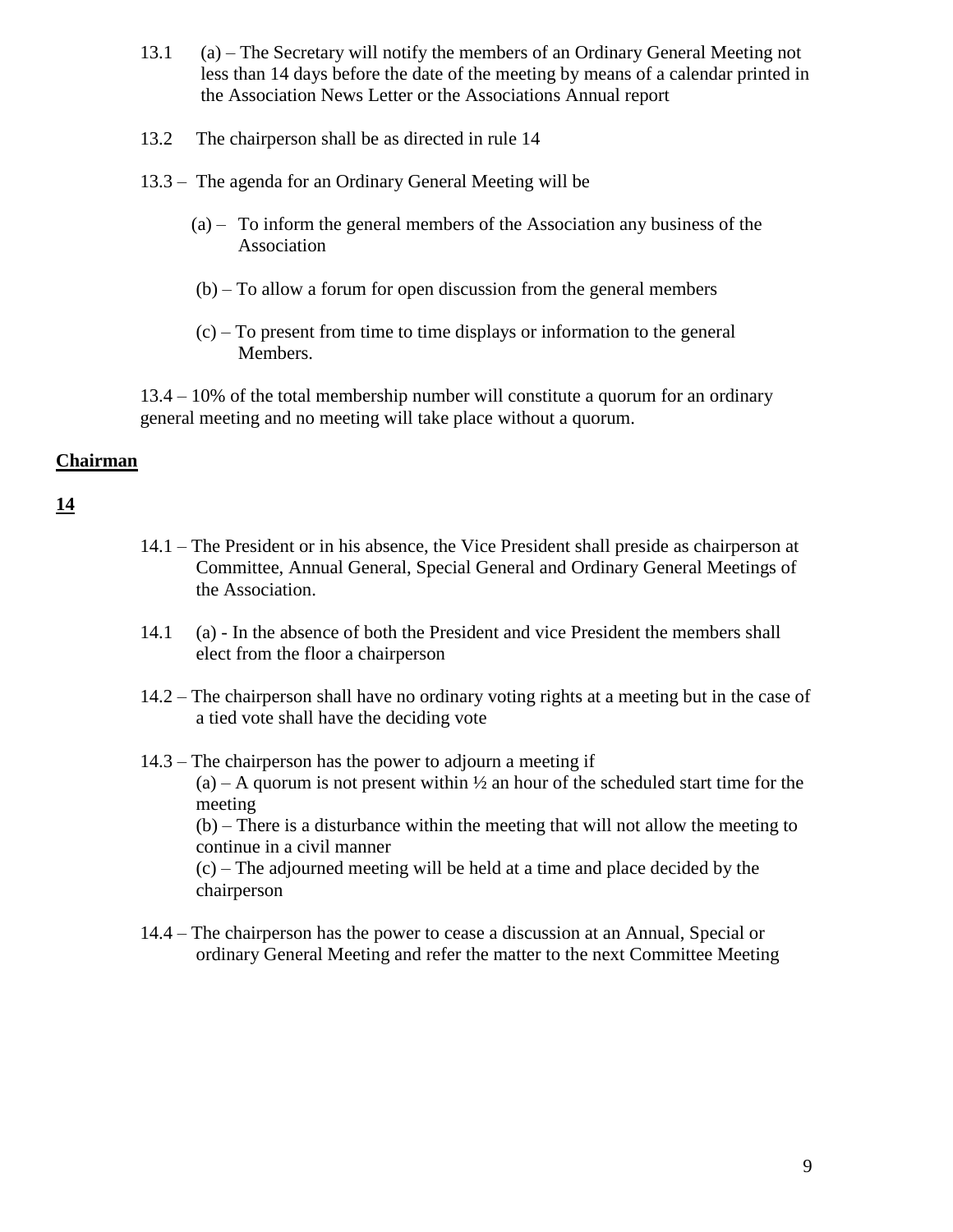# **Voting**

- **15** A question arising at a any meeting of the Association shall be determined on a show of hands and unless before or on the declaration of hands a poll is demanded, a declaration by the Chairman that a resolution has, on a show of hands, been carried or carried unanimously or carried by a particular majority or lost, and an entry to that effect in the minute Book of the Association is evidence of the fact without proof of the number of proportion of the votes recoded in favour of, or against, that resolution.
	- (1) Upon any question arising at any meeting of the Associations, a member has one vote only.
	- (2) All votes shall be given personally or by proxy.
	- (3) In the case of an equality of voting on a question, the Chairperson of the meeting shall have the deciding vote.

# **17**

**16**

- (1) If at a meeting a poll on any question is demanded by not less than three members it shall be taken at the meeting in such a manner as the chairman may direct and the resolution of the poll shall be deemed to be a resolution of the meeting on the question.
- (2) A poll that is demanded on the election of a chairman or on a question of an adjournment a shall be taken forthwith and a poll that is demanded on any other question shall be taken at such time before the close of the meeting as the chairman may direct.
- 18 A member is not entitled to vote at any general meeting unless all moneys due and payable by him to the association have been paid.

# **Proxies**

# **19**

- (1) Each member shall be entitled to appoint another member as his proxy by notice given to the secretary no later than 24 hours before the time of the meeting in respect of which the proxy is appointed.
- (2) The notice appointing the proxy shall be in the form set out in appendix 2.

# **Committee – powers**

- (1) The affairs of the association shall be managed by a Committee of management constituted as provided in rule 21
- (2) The Committee-
	- (a) Shall control and manage the business and affairs of the Association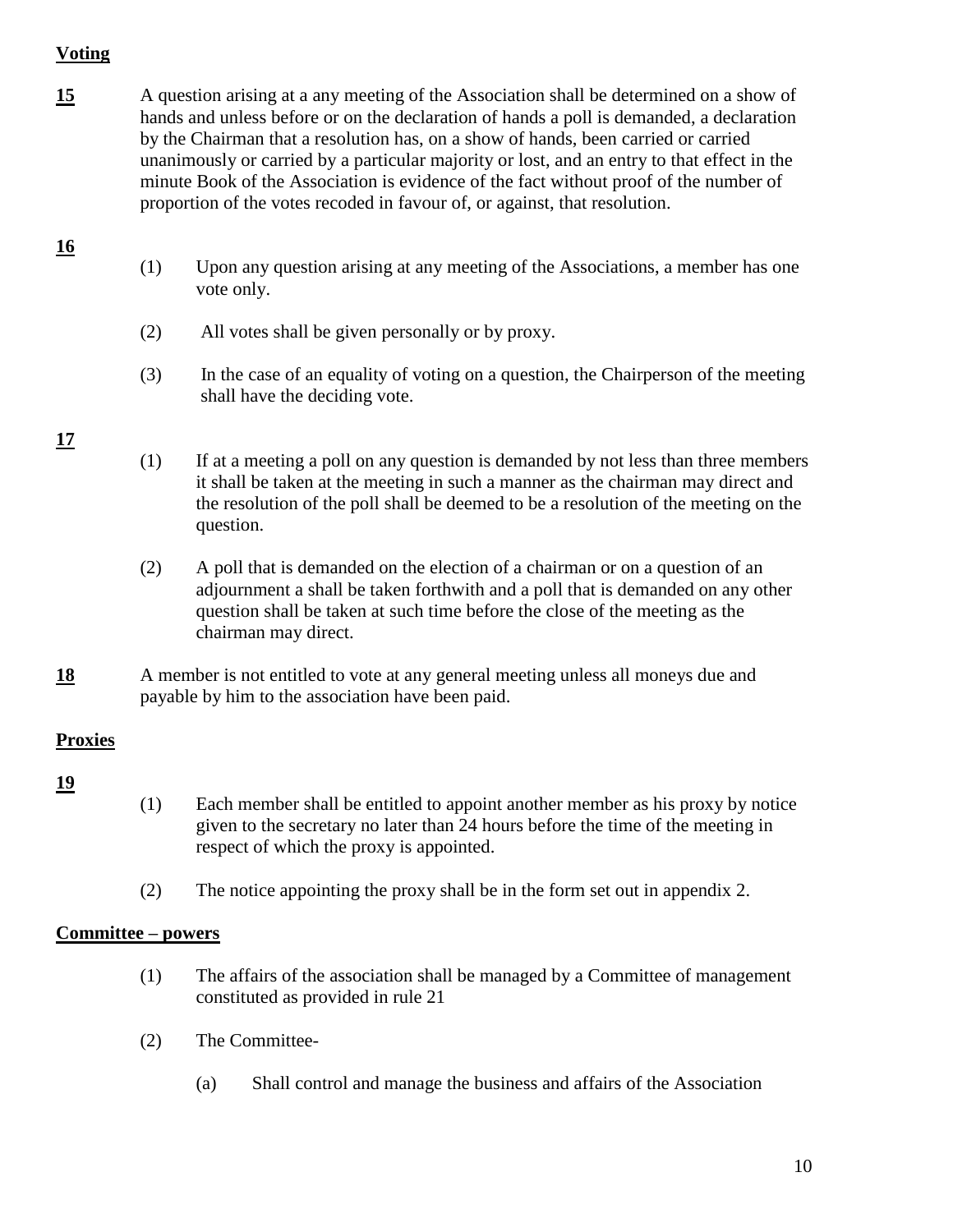- (b) May subject to these rules the regulations of the act, exercise all such powers and functions as may be exercised by the Association other that those powers and functions that are required by these rules to be exercised by the General Meeting of the members of the Association: and
- (c) Subject to these rules the regulations and the act has power to perform all such acts and things as appear to the Committee to be essential for the proper management of the business and affairs of the Association.

### **Constitution**

**21**

**22**

- (1) The Executive of the Association shall be
	- (a) President:
	- (b) Vice President
	- (c) Treasurer
	- (d) Secretary
	- (e) Immediate Past President
- (1) The position as described in 21-1 (e) shall only be available to the Immediate Past President for the next nominated period of the elected Executive.
	- (a) The position will not be a nominated or elected position but available by invitation only from the newly elected Committee.
- (2) The provisions of rule 23 so far as they are applicable and with the necessary modifications apply to and in relation to the election of persons to any of the offices mentioned in sub-clause (1)
- (3) Each Executive of the association shall hold office until the Annual General Meeting next after the date of his election but is eligible for re-election.
- (4) In the event of a casual vacancy in any office referred to in sub-clause (1) the Committee may appoint one of its members to the vacant office and the member so appointed may continue in office up to and including the conclusion of the Annual General Meeting next following the date of his appointment.
- (1) Subject to section 23 of the act the Committee shall consist of:
	- (a) The Executive of the Association
	- (b) A minimum of 3 ordinary members and up to 7 ordinary members whom shall be elected at the Annual General Meeting of the Association in each year.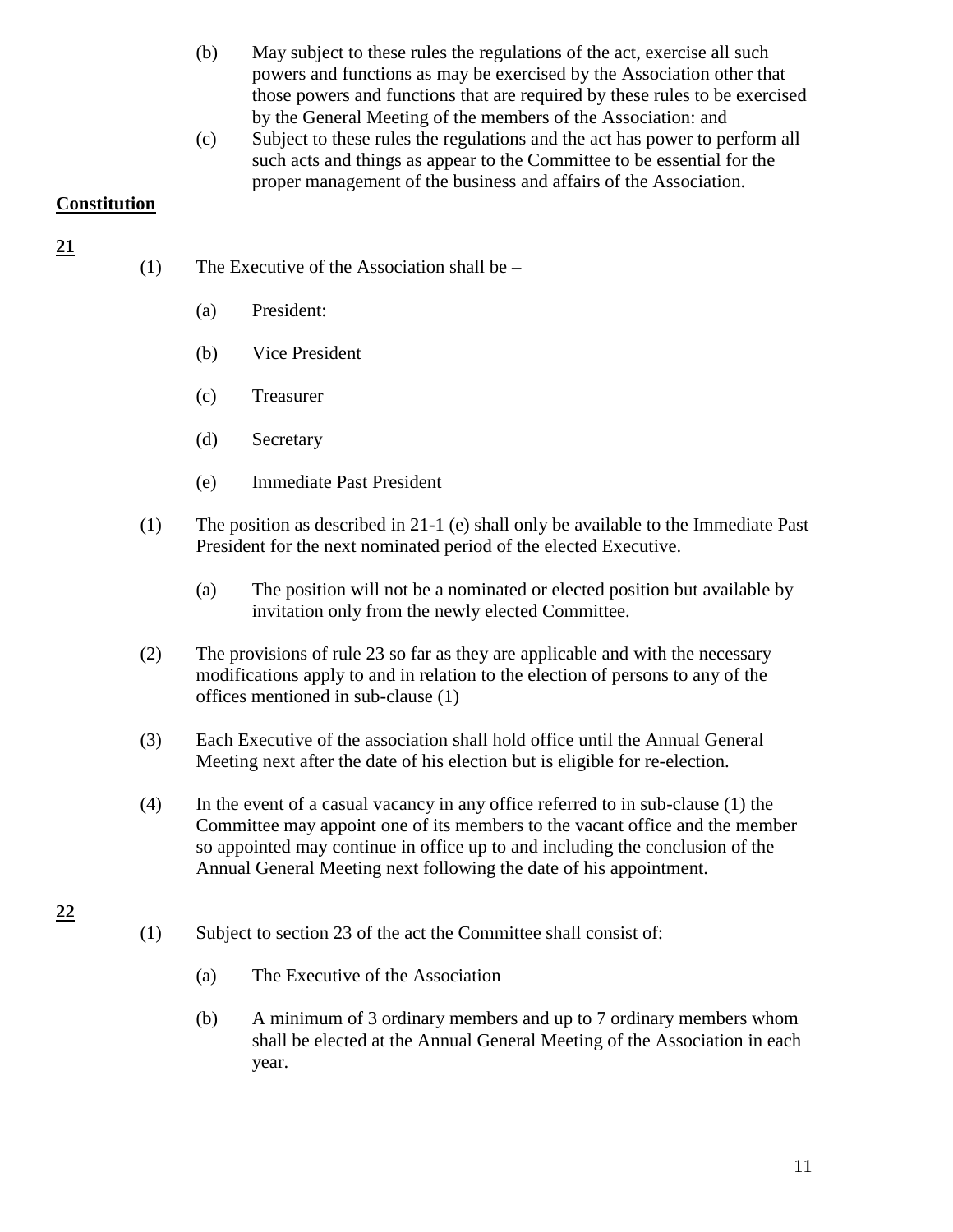- (2) Each ordinary member of the Committee shall subject to these rules hold office until the Annual General Meeting next after the date of his election but is eligible for re-election.
- (3) In the event of a casual vacancy occurring in the office of an ordinary member of the Committee the Committee man appoint a member of the Association to fill the vacancy and the member appointed shall hold office, subject to these rules until the conclusion of the Annual General Meeting next following the date of his appointment.

# **Election of committee members**

### **23**

- (1) Nominations of candidates for election as Executive of the Association or as ordinary members of the Committee
	- (a) Shall be made in writing signed by two members of the Association and Accompanied by the written consent of the candidate (which may be endorsed on the form of nomination)
	- (b) Shall be delivered to the Secretary of the Association not less than 7 days before the date fixed for the holding of the Annual General Meeting.
- (2) If insufficient nominations are received to fill all vacancies on the Committee the candidates nominated shall be deemed to be elected and further nominations shall be received at the Annual General Meeting.
- (3) If the number of nominations received is equal to the number of vacancies to be filled the persons nominated shall be deemed to be elected.
- (4) If the number of nominations exceed the number of vacancies to be filled a ballot shall be held.
- (5) The ballot for the election of officers and ordinary members of the Committee shall be conducted at the Annual General Meeting in such usual and proper manner as the Committee may direct.

# **Grounds for termination of office**

- **24** For the purpose of theses rules the office of Executive of the Association and Ordinary member of the Committee becomes vacant if the Executive or member
	- (a) Ceased to be a member of the Association
	- (b) Becomes an insolvent under administration with in the meaning of the companies (Victoria) code or
	- (c) Resigns his office by giving 1 months notice in writing by registered mail to the Secretary of the Association.

# **Quorum and procedure at meetings**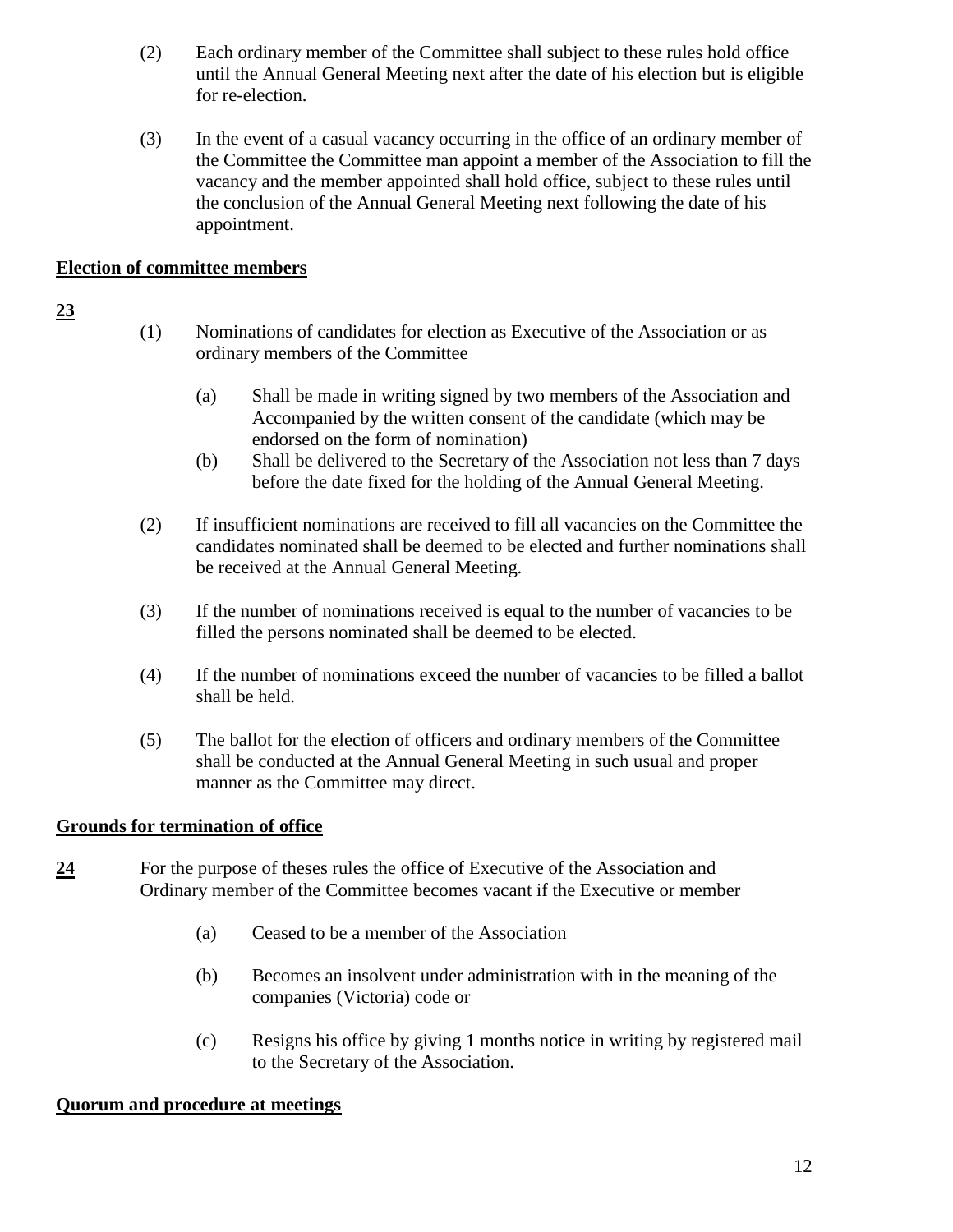- **25** The Committee shall meet at least 6 times in each year at such a place and such a times as the Committee may determine.
	- (2) A Special Meeting of the Committee may be convened by the President or by 4 of the Committee Members.
	- (3) Notice shall be given to members of the Committee of any Special Meeting specifying the general nature of the business to be transacted and no other business shall be transacted at such meeting.
	- (4)  $\frac{1}{2}$  of the total number + 1 of the elected Committee members will make up a quorum for a Committee meeting.
	- (5) No business shall be transacted unless a quorum is present and if with in half an hour of the time appointed for meeting a quorum is not present the other meeting shall stand adjourned to the same place and the same hour of the same day in the following week unless the meeting was a special meeting in which case it lapses.
	- (6) The chairperson shall be as directed in rule 14
	- (7) Questions arising at a meeting of the committee or any sub committee appointed by the committee shall be determined on a show of hand or if demanded b a member taken in such a manner as the person presiding at the meeting may determine.
	- (8) Only Executive and ordinary Committee members will have voting rights at a Committee Meeting
	- (9) Committee meetings of the Association will be open to ordinary members of the Association to attend but they may only address the committee under rule 25.10 or if directed to do so by the chairperson and may be asked to leave the room from time to time.
	- (10) If an ordinary member of the Association wishes to put forward a matter before the Committee, they must first do so in writing and send by registered mail to the Secretary not less that 48hrs before the meeting outlining the reason for the request.

#### **Minutes**

**26** The Secretary of the Association shall keep minutes of the resolutions and proceedings of each General Meeting and each Committee Meeting in books provided for that purpose together with a record of the names and persons present at Committee Meetings.

#### **Treasurer**

**27** (1) the treasurer of the Association –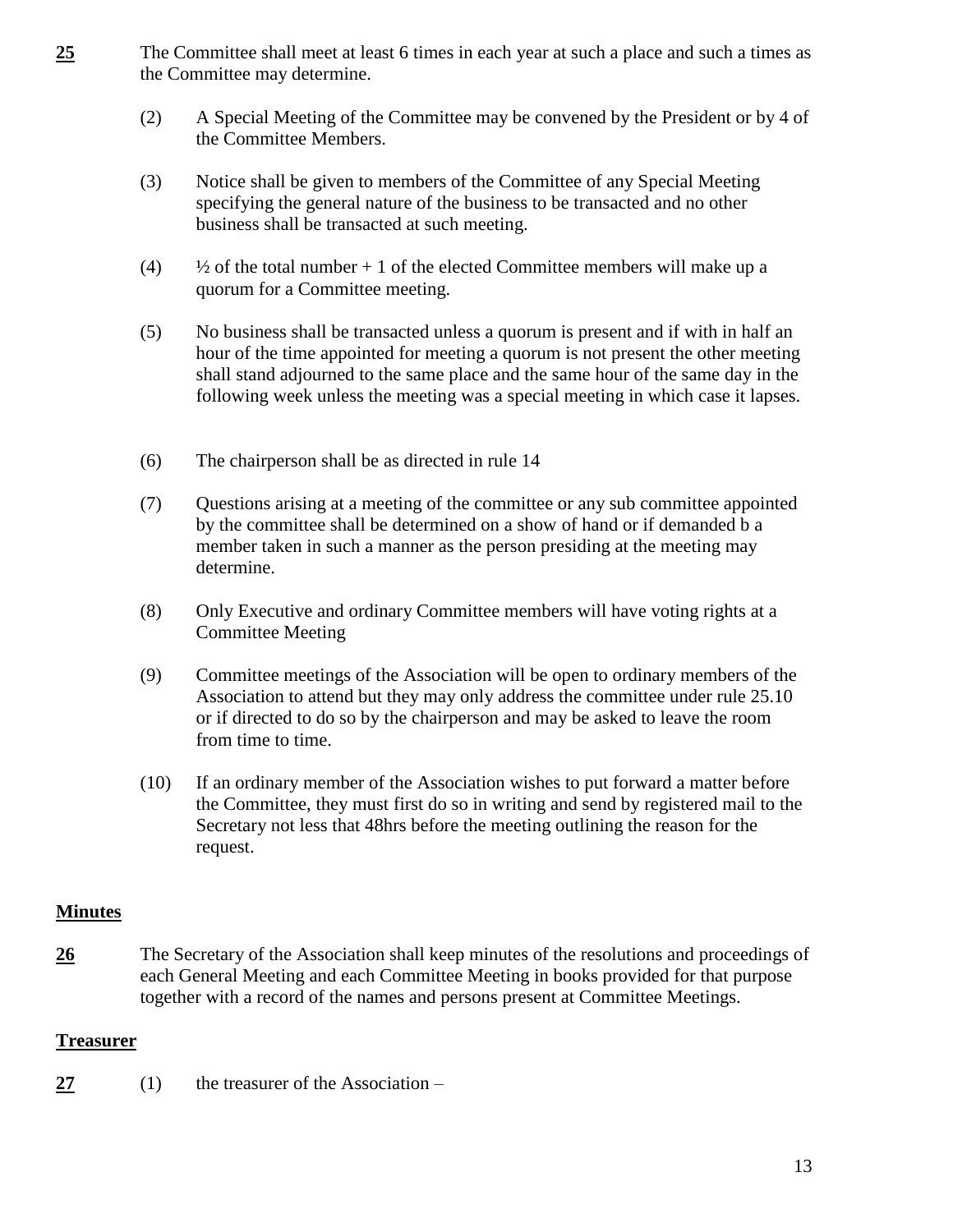- (a) Shall collect and receive all money due to the Association and make all payments authorized by the Association:
- (b) Shall keep correct accounts and books showing the financial affairs of than Association with full details of all receipts and expenditures connected with the activities of the Association.
- (2) The accounts and books referred to in sub-clause (1) shall be available for inspection by members.

# **Removal of committee members**

### **28**

- (1) The Association in a General Meeting may by resolution with a 2/3 majority of at least 50% of the total membership number remove any member of the Committee before expiration of their term of office and appoint another member in to hold office until the expiration of the term of the first mentioned member.
- (2) Where the member to whom a proposed resolution referred to in sub-clause (1) makes representations in writing to the Secretary or President of the Association (not exceeding a reasonable length) and request that they be notified to the members of the Association the Secretary or the President may send a copy of the representation to each member of the Association or if they are not so sent the member may require that they be read out at the next meeting.

# **Signing of negotiable instruments**

**29** All cheques, drafts, bill of exchange, promissory notes and other negotiable instruments shall be signed by two members of the Committee.

# **Common seal**

- **30** (1) The common seal of the Association shall be kept in the custody of the Secretary
	- (2) The common seal shall not be affixed to any instrument except by the authority of the Committee and the affixing of the common seal shall be attested by the signature either of two members of the Committee or of one member of the Committee and the Public Officer of the Association.

# **Alterations of statements of purpose and rules**

**31** These rules and the statement of purpose of the Association shall not be altered except in accordance with the act.

# **Service of notices**